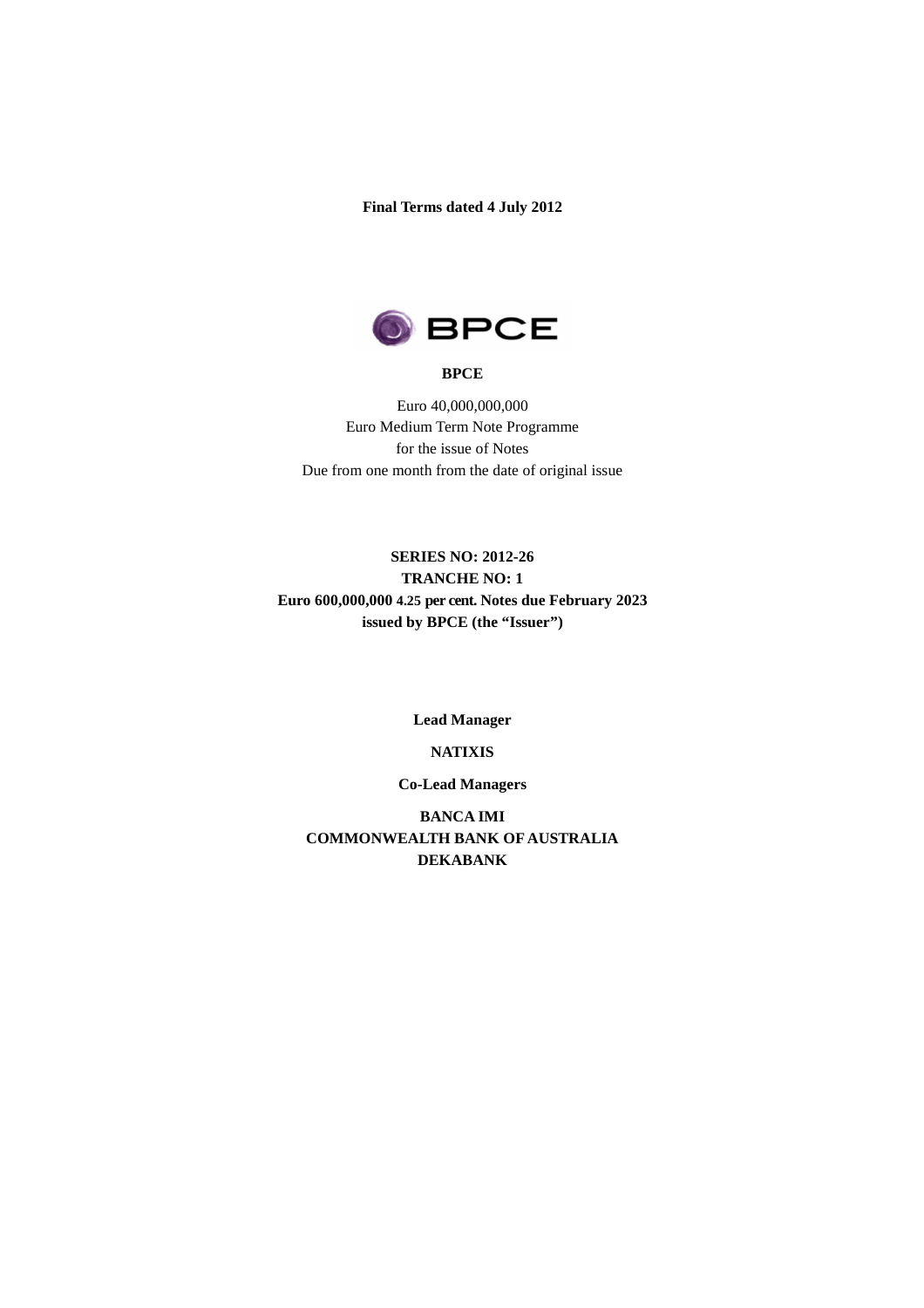# **PART A – CONTRACTUAL TERMS**

Terms used herein shall be deemed to be defined as such for the purposes of the Conditions (the "**Conditions**") set forth in the Base Prospectus dated 17 November 2011 which received visa n°11-536 from the *Autorité des marchés financiers* (the "**AMF**") on 17 November 2011, the Base Prospectus Supplements dated 25 January 2012, 24 February 2012, 3 April 2012, 11 May 2012, 21 May 2012 and 15 June 2012 which respectively received visa n° 12-033 from the AMF on 25 January 2012, visa n° 12-090 from the AMF on 24 February 2012, visa n° 12-142 from the AMF on 3 April 2012, visa n° 12-201 from the AMF on 11 May 2012, visa n° 12-216 from the AMF on 21 May 2012 and visa n° 12-265 from the AMF on 15 June 2012, which together constitute a base prospectus for the purposes of the Prospectus Directive (Directive 2003/71/EC) (the "**Prospectus Directive**") as amended (which includes the amendments made by Directive 2010/73/EU (the "**2010 PD Amending Prospectus Directive**") to the extent that such amendments have been implemented in a Member State of the European Economic Area).

This document constitutes the Final Terms of the Notes described herein for the purposes of Article 5.4 of the Prospectus Directive and must be read in conjunction with such Base Prospectus as so supplemented. Full information on the Issuer and the offer of the Notes is only available on the basis of the combination of these Final Terms and the Base Prospectus as so supplemented. The Base Prospectus and the Base Prospectus Supplements are available for viewing at the office of the Fiscal Agent or each of the Paying Agents and on the website of the AMF (www.amf-france.org) and copies may be obtained from BPCE, 50 avenue Pierre Mendès-France, 75013 Paris, France.

| $\mathbf{1}$            | Issuer:                                                   |                                    | <b>BPCE</b>                                                        |  |
|-------------------------|-----------------------------------------------------------|------------------------------------|--------------------------------------------------------------------|--|
| $\boldsymbol{2}$        | (i)                                                       | Series Number:                     | 2012-26                                                            |  |
|                         | (ii)                                                      | Tranche Number:                    | 1                                                                  |  |
| 3                       | Specified Currency or Currencies:                         |                                    | Euro                                                               |  |
| $\overline{\mathbf{4}}$ | Aggregate Nominal Amount of Notes admitted to<br>trading: |                                    |                                                                    |  |
|                         | (i)                                                       | Series:                            | Euro 600,000,000                                                   |  |
|                         | (ii)                                                      | Tranche:                           | Euro 600,000,000                                                   |  |
| 5                       | <b>Issue Price:</b>                                       |                                    | 98.873 per cent. of the Aggregate Nominal<br>Amount                |  |
| 6                       |                                                           | Specified Denomination(s):         | Euro 100,000                                                       |  |
| 7                       | (i)                                                       | <b>Issue Date:</b>                 | 6 July 2012                                                        |  |
|                         | (ii)                                                      | <b>Interest Commencement Date:</b> | 6 July 2012                                                        |  |
| 8                       | <b>Interest Basis:</b>                                    |                                    | 4.25 per cent. Fixed Rate<br>(further particulars specified below) |  |
| 9                       | <b>Maturity Date:</b>                                     |                                    | 6 February 2023                                                    |  |
| 10                      | Redemption/Payment Basis:                                 |                                    | Redemption at par                                                  |  |
| 11                      | Change of Interest or Redemption/Payment Basis:           |                                    | Not Applicable                                                     |  |
| 12                      |                                                           | Put/Call Options:                  | Not Applicable                                                     |  |
| 13                      | (i)                                                       | Status of the Notes:               | <b>Unsubordinated Notes</b>                                        |  |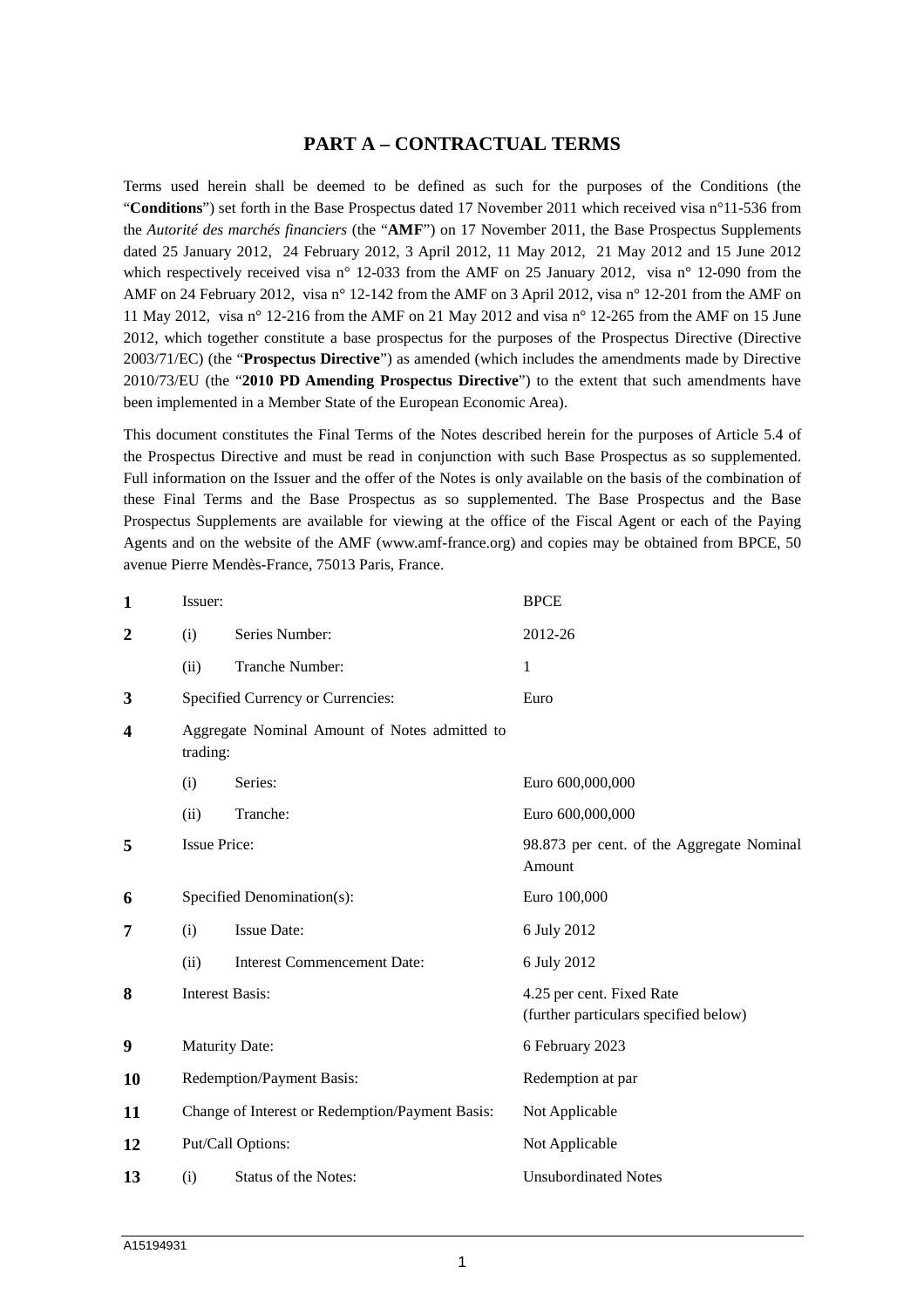|                                                            | (ii)                                                                          | Dates of the corporate authorisations for<br>issuance of Notes obtained:            | Decision of the <i>Directoire</i> of the Issuer<br>dated 4 June 2012 and decision of<br>Mr. Roland Charbonnel, Director Group<br>Funding and Investor Relations, dated<br>26 June 2012.                                                              |  |
|------------------------------------------------------------|-------------------------------------------------------------------------------|-------------------------------------------------------------------------------------|------------------------------------------------------------------------------------------------------------------------------------------------------------------------------------------------------------------------------------------------------|--|
| 14                                                         |                                                                               | Method of distribution:                                                             | Syndicated                                                                                                                                                                                                                                           |  |
| PROVISIONS RELATING TO INTEREST (IF ANY)<br><b>PAYABLE</b> |                                                                               |                                                                                     |                                                                                                                                                                                                                                                      |  |
| 15                                                         |                                                                               | <b>Fixed Rate Note Provisions</b>                                                   | Applicable                                                                                                                                                                                                                                           |  |
|                                                            | (i)                                                                           | Rate of Interest:                                                                   | 4.25 per cent. per annum payable annually in<br>arrear                                                                                                                                                                                               |  |
|                                                            | (ii)                                                                          | Interest Payment Date(s):                                                           | 6 February in each year commencing on<br>6 February 2013. There will be a short first<br>coupon in respect of the first Interest Period,<br>including,<br>from<br>and<br>the<br>Interest<br>Commencement Date to, but excluding,<br>6 February 2013. |  |
|                                                            | (iii)                                                                         | <b>Fixed Coupon Amount:</b>                                                         | Euro 4,250 per Euro 100,000 in Nominal<br>Amount subject to the provisions of<br>paragraph "Broken Amount" below.                                                                                                                                    |  |
|                                                            | (iv)                                                                          | <b>Broken Amount:</b>                                                               | In respect of the first Interest Payment Date:<br>Euro 2,496.58 per Euro 100,000<br>in<br>Nominal Amount.                                                                                                                                            |  |
|                                                            | (v)                                                                           | Day Count Fraction (Condition 5(a)):                                                | Actual/Actual ICMA                                                                                                                                                                                                                                   |  |
|                                                            | (vi)                                                                          | <b>Determination Dates:</b>                                                         | 6 February in each year                                                                                                                                                                                                                              |  |
|                                                            | (vii)                                                                         | Other terms relating to the method of<br>calculating interest for Fixed Rate Notes: | Not Applicable                                                                                                                                                                                                                                       |  |
| 16                                                         |                                                                               | Floating Rate Note Provisions:                                                      | Not Applicable                                                                                                                                                                                                                                       |  |
| 17                                                         |                                                                               | Zero Coupon Note Provisions:                                                        | Not Applicable                                                                                                                                                                                                                                       |  |
| 18                                                         | Index-Linked Interest Note/other variable-linked<br>interest Note Provisions: |                                                                                     | Not Applicable                                                                                                                                                                                                                                       |  |
| 19                                                         |                                                                               | Dual Currency Note Provisions:                                                      | Not Applicable                                                                                                                                                                                                                                       |  |
|                                                            |                                                                               | PROVISIONS RELATING TO REDEMPTION                                                   |                                                                                                                                                                                                                                                      |  |
| 20                                                         | Call Option:                                                                  |                                                                                     | Not Applicable                                                                                                                                                                                                                                       |  |
| 21                                                         | Put Option:                                                                   |                                                                                     | Not Applicable                                                                                                                                                                                                                                       |  |
| 22                                                         |                                                                               | Final Redemption Amount of each Note:                                               | Euro 100,000 per Note of Euro 100,000<br>Specified Denomination                                                                                                                                                                                      |  |
| 23                                                         |                                                                               | Early Redemption Amount                                                             |                                                                                                                                                                                                                                                      |  |
|                                                            | (i)                                                                           | Early Redemption Amount(s) of each Note                                             |                                                                                                                                                                                                                                                      |  |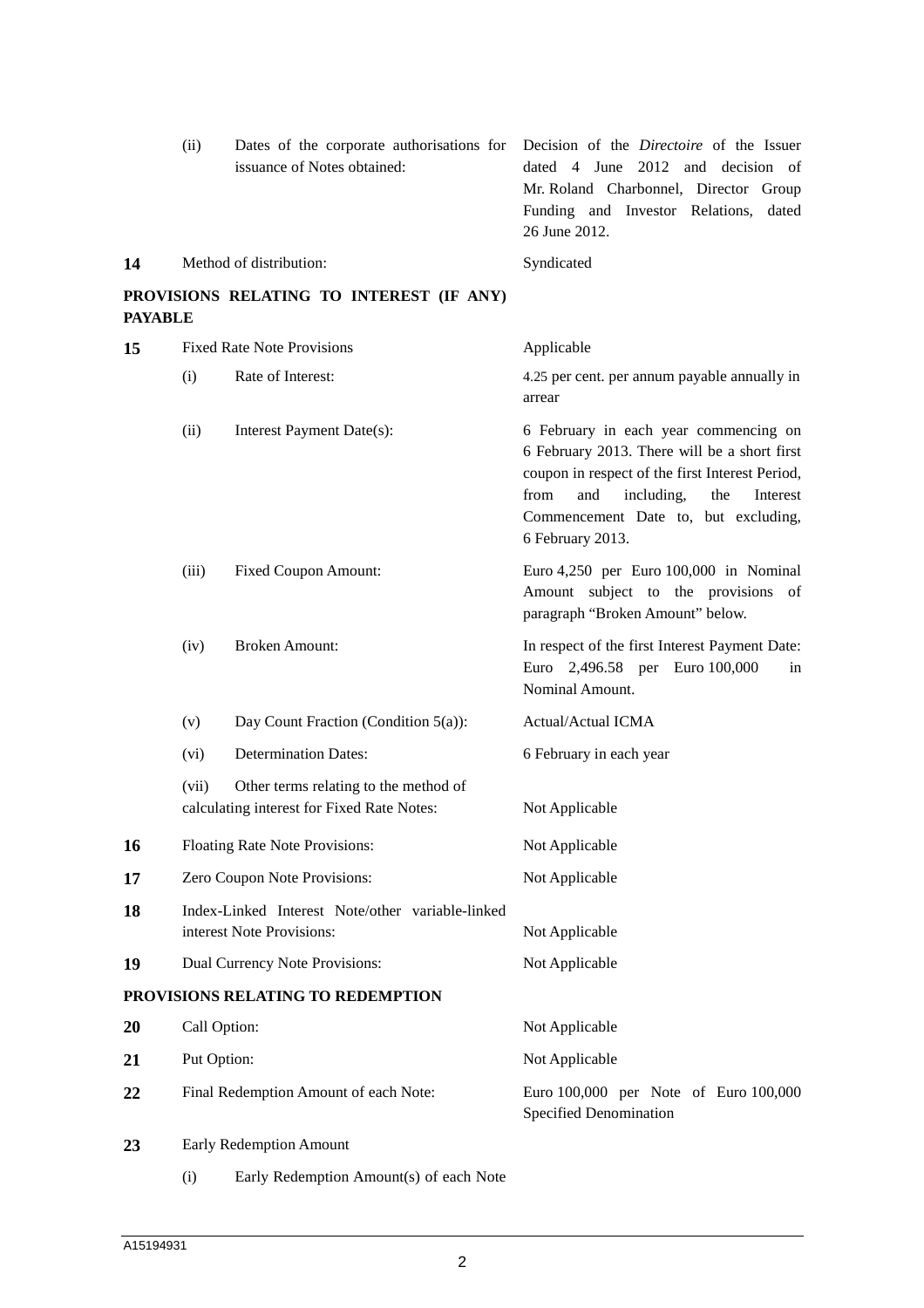| payable on redemption for taxation reasons     |  |  |  |
|------------------------------------------------|--|--|--|
| (Condition $6(f)$ ), for illegality (Condition |  |  |  |
| $6(i)$ or on event of default (Condition 9) or |  |  |  |
| other early redemption and/or the method       |  |  |  |
| of calculating the same (if required or if     |  |  |  |
| different from that set out in the             |  |  |  |
| Conditions):                                   |  |  |  |

As set out in the Conditions

- (ii) Redemption for taxation reasons permitted on days others than Interest Payment Dates (Condition 6(f)): Yes
- (iii) Unmatured Coupons to become void upon early redemption (Materialised Bearer Notes only) (Condition 7(f)): Not Applicable

# **GENERAL PROVISIONS APPLICABLE TO THE NOTES**

| 24 |                                                                                                                                                                                             | Form of Notes:                                                                | <b>Dematerialised Notes</b>            |  |
|----|---------------------------------------------------------------------------------------------------------------------------------------------------------------------------------------------|-------------------------------------------------------------------------------|----------------------------------------|--|
|    | (i)                                                                                                                                                                                         | Form of Dematerialised Notes:                                                 | Bearer form (au porteur)               |  |
|    | (ii)                                                                                                                                                                                        | <b>Registration Agent:</b>                                                    | Not Applicable                         |  |
|    | (iii)                                                                                                                                                                                       | Temporary Global Certificate:                                                 | Not Applicable                         |  |
|    | (iv)                                                                                                                                                                                        | Applicable TEFRA exemption:                                                   | Not Applicable                         |  |
| 25 |                                                                                                                                                                                             | Financial Centre(s) or other special provisions<br>relating to Payment Dates: | <b>TARGET</b>                          |  |
| 26 | Talons for future Coupons or Receipts to be<br>attached to Definitive Notes (and dates on which<br>such Talons mature):                                                                     |                                                                               | Not Applicable                         |  |
| 27 | Details relating to Partly Paid Notes: amount of<br>each payment comprising the Issue Price and date<br>on which each payment is to be made and<br>consequences (if any) of failure to pay: |                                                                               | Not Applicable                         |  |
| 28 | Details relating to Instalment Notes: amount of<br>each instalment, date on which each payment is to<br>be made:                                                                            |                                                                               | Not Applicable                         |  |
| 29 |                                                                                                                                                                                             | Redenomination,<br>renominalisation<br>and<br>reconventioning provisions:     | Not Applicable                         |  |
| 30 |                                                                                                                                                                                             | Consolidation provisions:                                                     | Not Applicable                         |  |
| 31 | Masse:                                                                                                                                                                                      |                                                                               | Applicable                             |  |
|    |                                                                                                                                                                                             |                                                                               | The initial Representative will be:    |  |
|    |                                                                                                                                                                                             |                                                                               | <b>BNP Paribas Securities Services</b> |  |
|    |                                                                                                                                                                                             |                                                                               | <b>Global Corporate Trust</b>          |  |
|    |                                                                                                                                                                                             |                                                                               | Les Grands Moulins de Pantin           |  |
|    |                                                                                                                                                                                             |                                                                               | 9, rue du Débarcadère                  |  |
|    |                                                                                                                                                                                             |                                                                               | 93500 Pantin                           |  |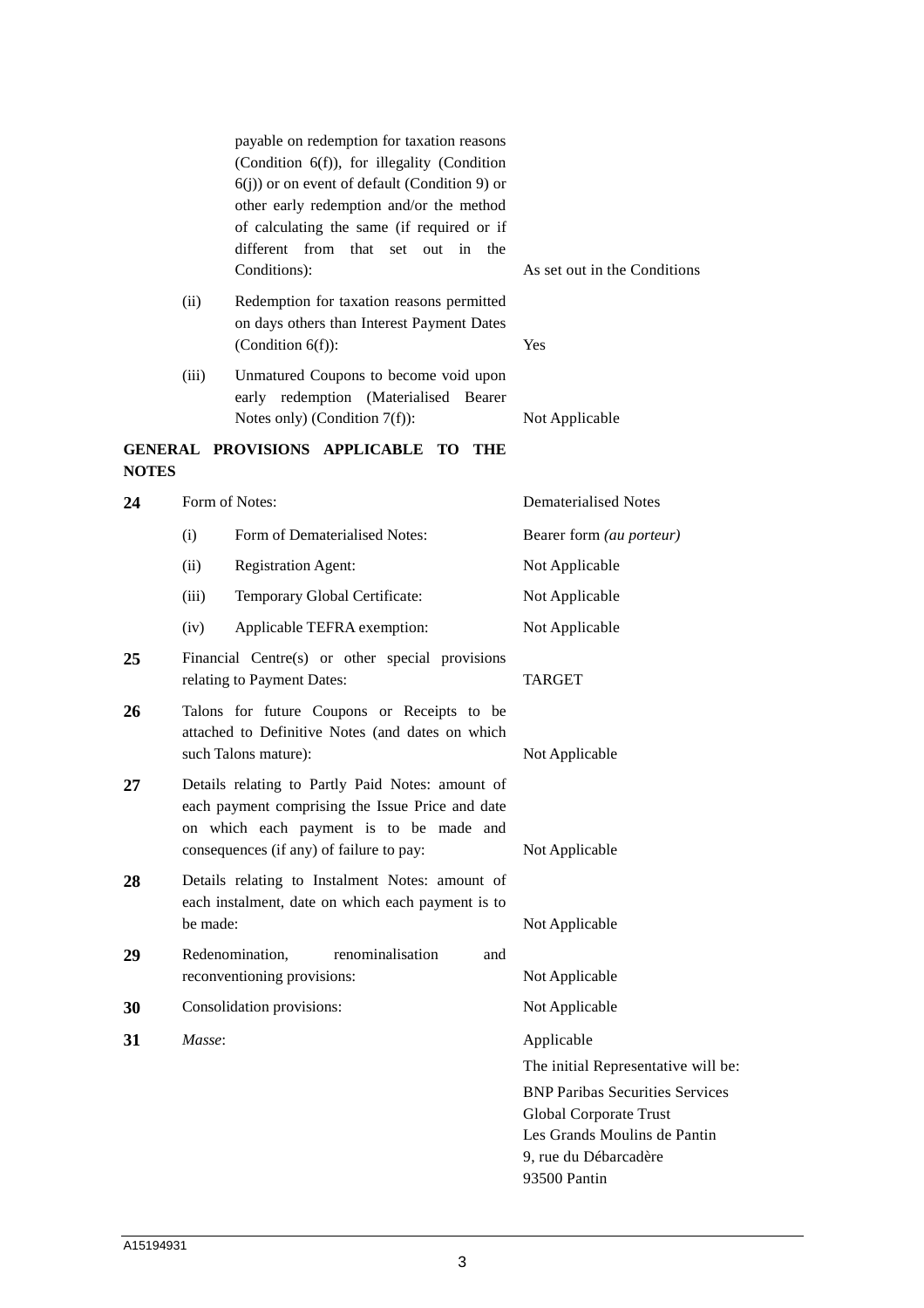France represented by Mr. Sylvain Thomazo The alternate Representative will be: Sandrine d'Haussy 69, avenue Gambetta 94100 Saint Maur des Fosses France **32** Other final terms: Not Applicable

#### **DISTRIBUTION**

| 33 | If syndicated, names of Managers: | <b>Lead Manager</b> |  |
|----|-----------------------------------|---------------------|--|
|    |                                   | <b>MATIVIC</b>      |  |

NATIXIS

**Co-Lead Managers**  Banca IMI S.p.A. Commonwealth Bank of Australia DekaBank Deutsche Girozentrale

- (ii) Stabilising Manager(s) (if any): Not Applicable
- (iii) Date of Subscription Agreement: 4 July 2012
- **34** If non-syndicated, name and address of Dealer: Not Applicable
- **35** Additional selling restrictions: **Italy**

The offering of the Notes has not been registered with the *Commissione Nazionale per le Società e la Borsa* ("**CONSOB**") pursuant to Italian securities legislation and, accordingly, each Manager has represented and agreed that it has not offered, sold or distributed, and will not offer, sell or distribute any Notes or any copy of the Base Prospectus or any other offer document in the Republic of Italy ("**Italy**") except:

(a) to qualified investors (*investitori qualificati*), pursuant to Article 100 of Legislative Decree no. 58 of 24 February 1998 (the "**Consolidated Financial Services Act**") and Article 34-*ter*, paragraph 1, letter (b) of CONSOB regulation No. 11971 of 14 May 1999 (the "**CONSOB Regulation**"), all as amended; or

(b) in any other circumstances where an express exemption from compliance with the restrictions on offers to the public applies, as provided under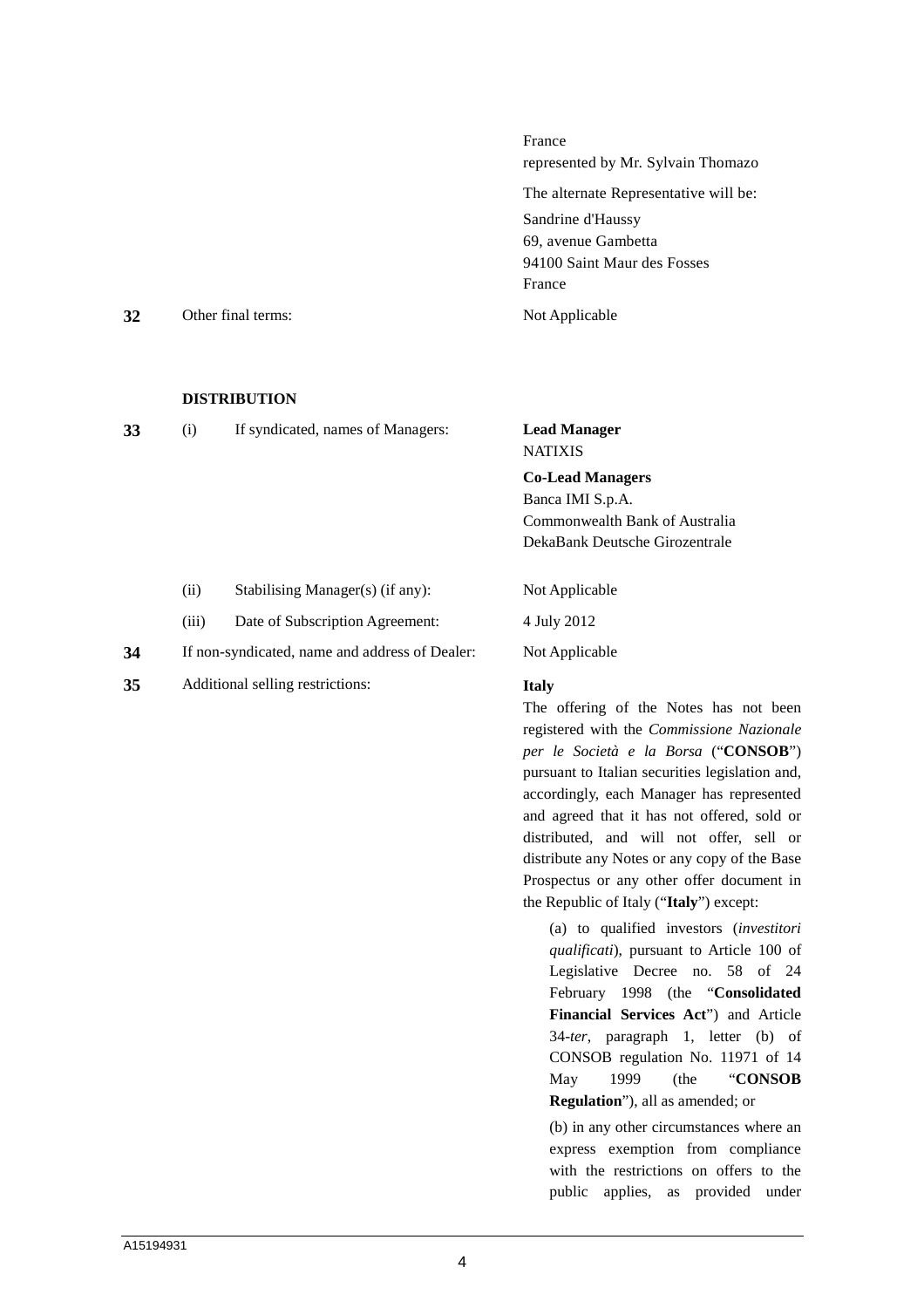Article 100 of the Consolidated Financial Services Act and Article 34 *ter* of the CONSOB Regulation.

Moreover, and subject to the foregoing, any offer, sale or delivery of the Notes or distribution of copies of the Base Prospectus or any other document relating to the Notes in Italy under (a) or (b) above must be:

(i) made by an investment firm, bank or financial intermediary permitted to conduct such activities in Italy in accordance with the Consolidated Financial Services Act, Legislative Decree No. 385 of 1 September 1993 (the "**Banking Act**"), CONSOB Regulation No. 16190 of 29 October 2007, all as amended; and

(ii) in compliance with any securities, tax, exchange control and any other applicable laws and regulations, including any limitation or requirement which may be imposed from time to time, inter alia, by CONSOB or the Bank of Italy.

Any investor purchasing the Notes in this offering is solely responsible for ensuring that any offer or resale of the Notes it purchased in this offering occurs in compliance with applicable laws and regulations.

The Base Prospectus and the information contained therein are intended only for the use of its recipient and are not to be distributed to any third-party resident or located in Italy for any reason. No person resident or located in Italy other than the original recipients of the Base Prospectus may rely on it or its contents.

**36** Commission and concession: 0.40 per cent. of the Aggregate Nominal Amount

#### **GENERAL**

**37** The aggregate principal amount of Notes issued has been translated into Euro at the rate of **[●]** producing a sum of: Not Applicable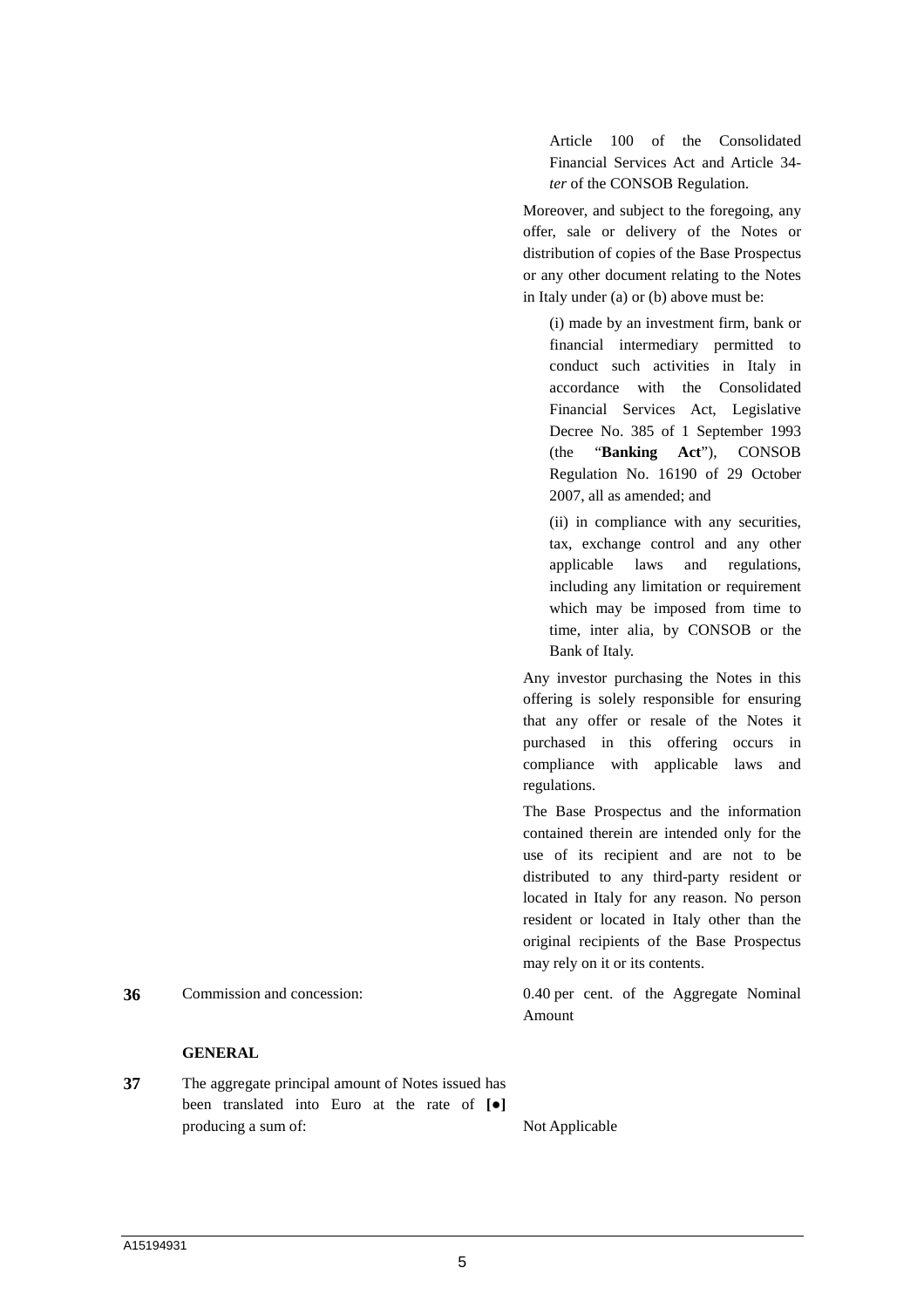## **PURPOSE OF FINAL TERMS**

These Final Terms comprise the final terms required for issue and admission to trading on Euronext Paris of the Notes described herein pursuant to the Euro 40,000,000,000 Euro Medium Term Note Programme of BPCE.

## **RESPONSIBILITY**

The Issuer accepts responsibility for the information contained in these Final Terms.

Signed on behalf of BPCE

Duly represented by:

Jean-Philippe Berthaut, Head of Group Funding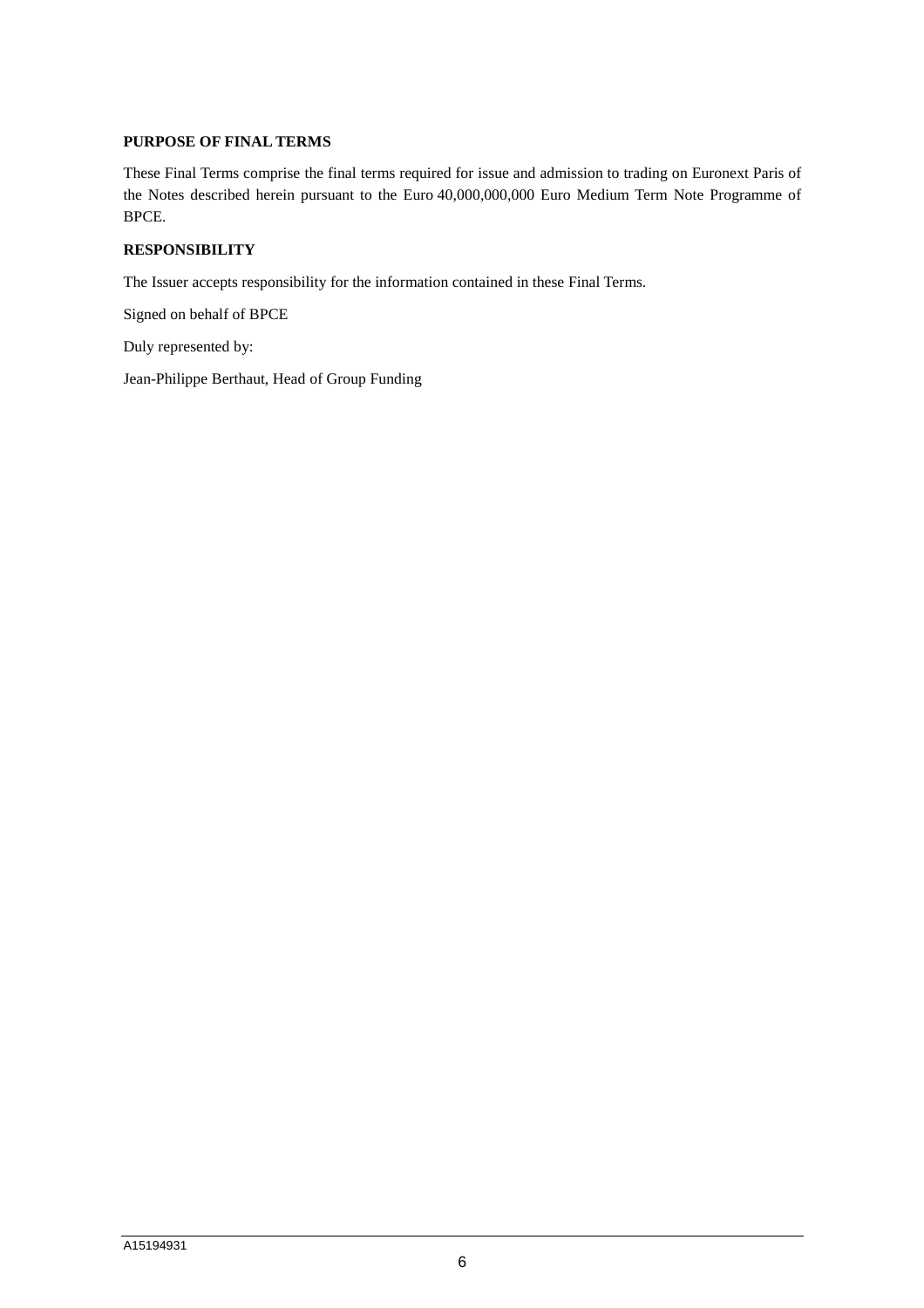# **PART B – OTHER INFORMATION**

### **1 RISK FACTORS**

Not Applicable

## **2 LISTING AND ADMISSION TO TRADING**

| (i)   | Listing:                                                       | <b>Euronext Paris</b>                                                                                                                                    |
|-------|----------------------------------------------------------------|----------------------------------------------------------------------------------------------------------------------------------------------------------|
| (ii)  | Admission to trading:                                          | Application has been made by the Issuer (or on its<br>behalf) for the Notes to be admitted to trading on<br>Euronext Paris with effect from 6 July 2012. |
| (iii) | Estimate of total expenses related<br>to admission to trading: | Euro 12,300                                                                                                                                              |

## **3 RATINGS**

Ratings: The Notes to be issued are expected to be rated:

S&P: A

Moody's: A2

Fitch: A+

Each of S&P, Moody's and Fitch is established in the European Union and is registered under Regulation (EC) No 1060/2009 ("**CRA Regulation**") as amended by Regulation (EU) No 513/2011.

As such, each of S&P, Moody's and Fitch is included in the list of credit rating agencies published by the European Securities and Markets Authority on its website in accordance with the CRA Regulation.

#### **4 NOTIFICATION**

Not Applicable

## **5 INTERESTS OF NATURAL AND LEGAL PERSONS INVOLVED IN THE ISSUE**

So far as the Issuer is aware, no person involved in the offer of the Notes has an interest material to the offer.

# **6 OPERATIONAL INFORMATION**

| <b>ISIN</b> Code: |                     |                         |     | FR0011280056 |
|-------------------|---------------------|-------------------------|-----|--------------|
|                   | Common Code:        | 080071671               |     |              |
| Depositaries:     |                     |                         |     |              |
| (i)               | Central Depositary: | Euroclear France to act | as  | Yes          |
| (ii)              | Common              | Depositary              | for |              |